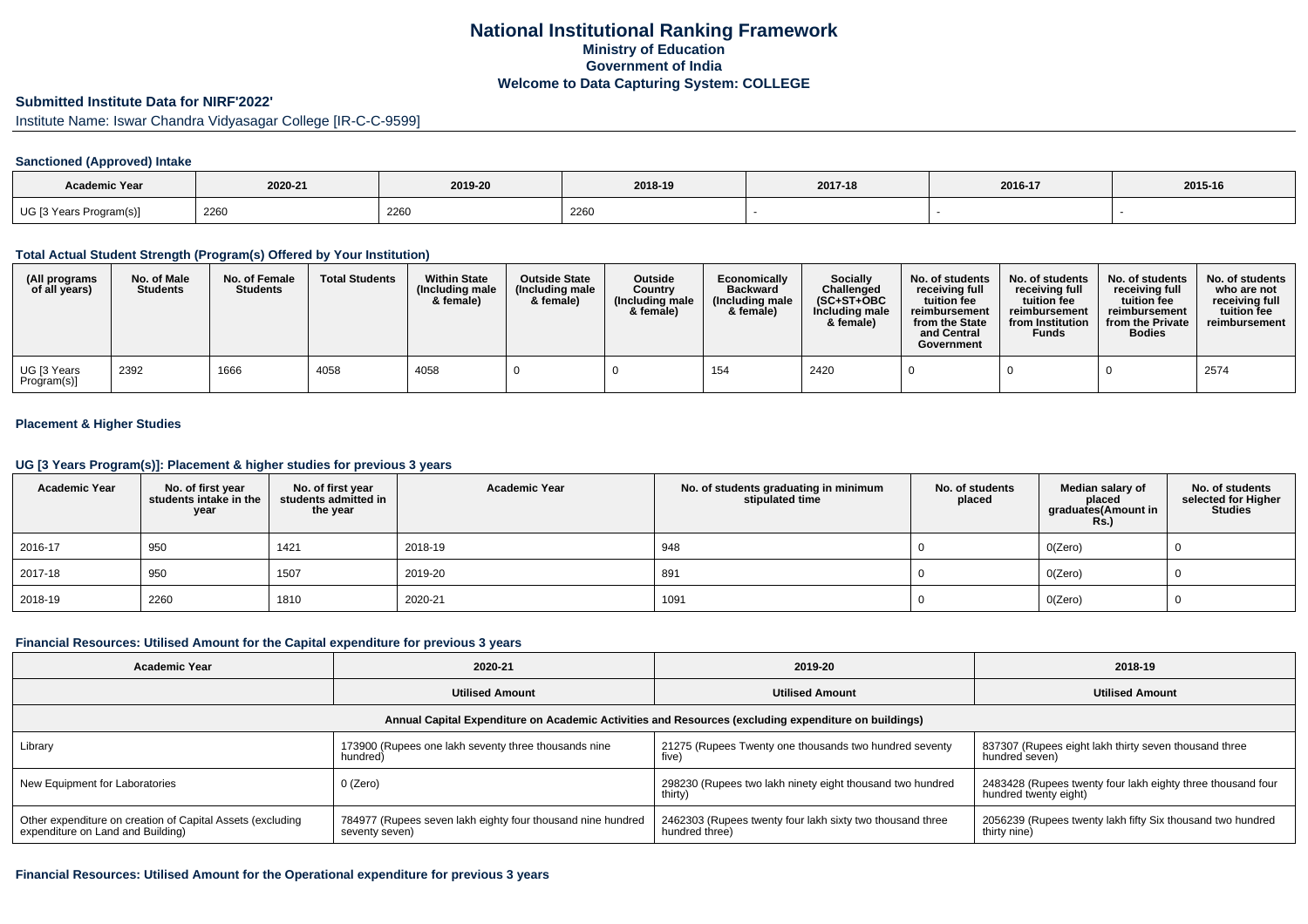| <b>Academic Year</b>                                                                                                                                                                           | 2020-21                                                                             |                                                                                              | 2018-19                                                                                  |  |  |  |  |  |  |  |
|------------------------------------------------------------------------------------------------------------------------------------------------------------------------------------------------|-------------------------------------------------------------------------------------|----------------------------------------------------------------------------------------------|------------------------------------------------------------------------------------------|--|--|--|--|--|--|--|
|                                                                                                                                                                                                | <b>Utilised Amount</b>                                                              | <b>Utilised Amount</b>                                                                       | <b>Utilised Amount</b>                                                                   |  |  |  |  |  |  |  |
| <b>Annual Operational Expenditure</b>                                                                                                                                                          |                                                                                     |                                                                                              |                                                                                          |  |  |  |  |  |  |  |
| Salaries (Teaching and Non Teaching staff)                                                                                                                                                     | 58024612 (Rupees five crore eighty lakh twenty four thousand<br>Six hundred twelve) | 66523135 (Rupees Six crore sixty five lakh twenty three<br>thousand one hundred thirty five) | 47360145 (Rupees four crore seventy three lakh sixty<br>thousand one hundred forty five) |  |  |  |  |  |  |  |
| Maintenance of Academic Infrastructure or consumables and<br>other running expenditures(excluding maintenance of hostels<br>and allied services, rent of the building, depreciation cost, etc) | 999 (Zero)                                                                          | 999 (Zero)                                                                                   | 2074691 (Rupees twenty lakh seventy four thousand Six<br>hundred ninety one)             |  |  |  |  |  |  |  |
| Seminars/Conferences/Workshops                                                                                                                                                                 | 0 (Zero)                                                                            | 0 (Zero)                                                                                     | 100000 (Rupees one lakh)                                                                 |  |  |  |  |  |  |  |

# **PCS Facilities: Facilities of physically challenged students**

| 1. Do your institution buildings have Lifts/Ramps?                                                                                                         | Not available |
|------------------------------------------------------------------------------------------------------------------------------------------------------------|---------------|
| 2. Do your institution have provision for walking aids, including wheelchairs and transportation from one building to another for<br>handicapped students? | No            |
| 3. Do your institution buildings have specially designed toilets for handicapped students?                                                                 | Not available |

# **Faculty Details**

| Srno           | Name                         | Age | <b>Designation</b>         | Gender | Qualification              | <b>Experience (In</b><br>Months) | <b>Currently working</b><br>with institution? | <b>Joining Date</b> | <b>Leaving Date</b>      | <b>Association type</b> |
|----------------|------------------------------|-----|----------------------------|--------|----------------------------|----------------------------------|-----------------------------------------------|---------------------|--------------------------|-------------------------|
| $\overline{1}$ | Pinaki Maiti                 | 36  | <b>Assistant Professor</b> | Male   | Ph.D                       | 125                              | Yes                                           | 17-02-2011          | $\sim$                   | Regular                 |
| $\overline{2}$ | Manab Debbarma               | 34  | <b>Assistant Professor</b> | Male   | M.Sc.(Biochemistry)        | 54                               | Yes                                           | 17-01-2017          | $\sim$                   | Regular                 |
| 3              | Anirban<br>Bhattacharya      | 43  | <b>Assistant Professor</b> | Male   | Ph.D                       | 164                              | Yes                                           | 21-04-2008          | $\overline{\phantom{a}}$ | Regular                 |
| 4              | Niranjan Das                 | 41  | <b>Assistant Professor</b> | Male   | Ph.D                       | 164                              | Yes                                           | 24-06-2019          | $\sim$                   | Regular                 |
| 5              | Saisab Das                   | 55  | Associate Professor        | Male   | M.COM                      | 297                              | Yes                                           | 24-06-2019          | $\overline{\phantom{a}}$ | Regular                 |
| 6              | Sevika Debbarma              | 38  | <b>Assistant Professor</b> | Female | Ph.D                       | 108                              | Yes                                           | 17-11-2012          | $\sim$                   | Regular                 |
| $\overline{7}$ | Sanjoy Chakraborty           | 39  | <b>Assistant Professor</b> | Male   | M.Tech                     | 158                              | Yes                                           | 21-08-2008          | $\sim$                   | Regular                 |
| 8              | Tapesh Ranjan<br>Chakraborty | 59  | Associate Professor        | Male   | M.A.(Economics)            | 359                              | Yes                                           | 24-06-2019          | $\overline{\phantom{a}}$ | Regular                 |
| 9              | Arup Patari                  | 48  | <b>Assistant Professor</b> | Male   | M.Sc(Phy)                  | 131                              | Yes                                           | 11-01-2011          | $\sim$                   | Regular                 |
| 10             | Rajib Lal Debbarma           | 37  | <b>Assistant Professor</b> | Male   | M.Sc.                      | 108                              | Yes                                           | 30-11-2012          | $\sim$                   | Regular                 |
| 11             | Moujuri Bhowmik              | 35  | <b>Assistant Professor</b> | Female | Ph.D                       | 35                               | Yes                                           | 14-12-2018          | $\sim$                   | Regular                 |
| 12             | Chandrani<br>Debbarma        | 38  | <b>Assistant Professor</b> | Female | Ph.D                       | 94                               | Yes                                           | 03-02-2014          | $\sim$                   | Regular                 |
| 13             | Rabindra Sukla Das           | 32  | <b>Assistant Professor</b> | Male   | M.A.(History)              | 58                               | Yes                                           | 11-02-2017          | $\overline{\phantom{a}}$ | Regular                 |
| 14             | Manish Prasad                | 45  | <b>Assistant Professor</b> | Male   | M.A.(Political<br>Science) | 130                              | Yes                                           | 04-02-2011          | $\overline{\phantom{a}}$ | Regular                 |
| 15             | <b>Biswajit Baidya</b>       | 46  | <b>Assistant Professor</b> | Male   | Ph.D                       | 163                              | Yes                                           | 21-04-2008          | $\mathbf{u}$             | Regular                 |
| 16             | Swarup<br>Bhattachariee      | 51  | Associate Professor        | Male   | M.Sc.                      | 276                              | Yes                                           | 10-12-2013          | $\sim$                   | Regular                 |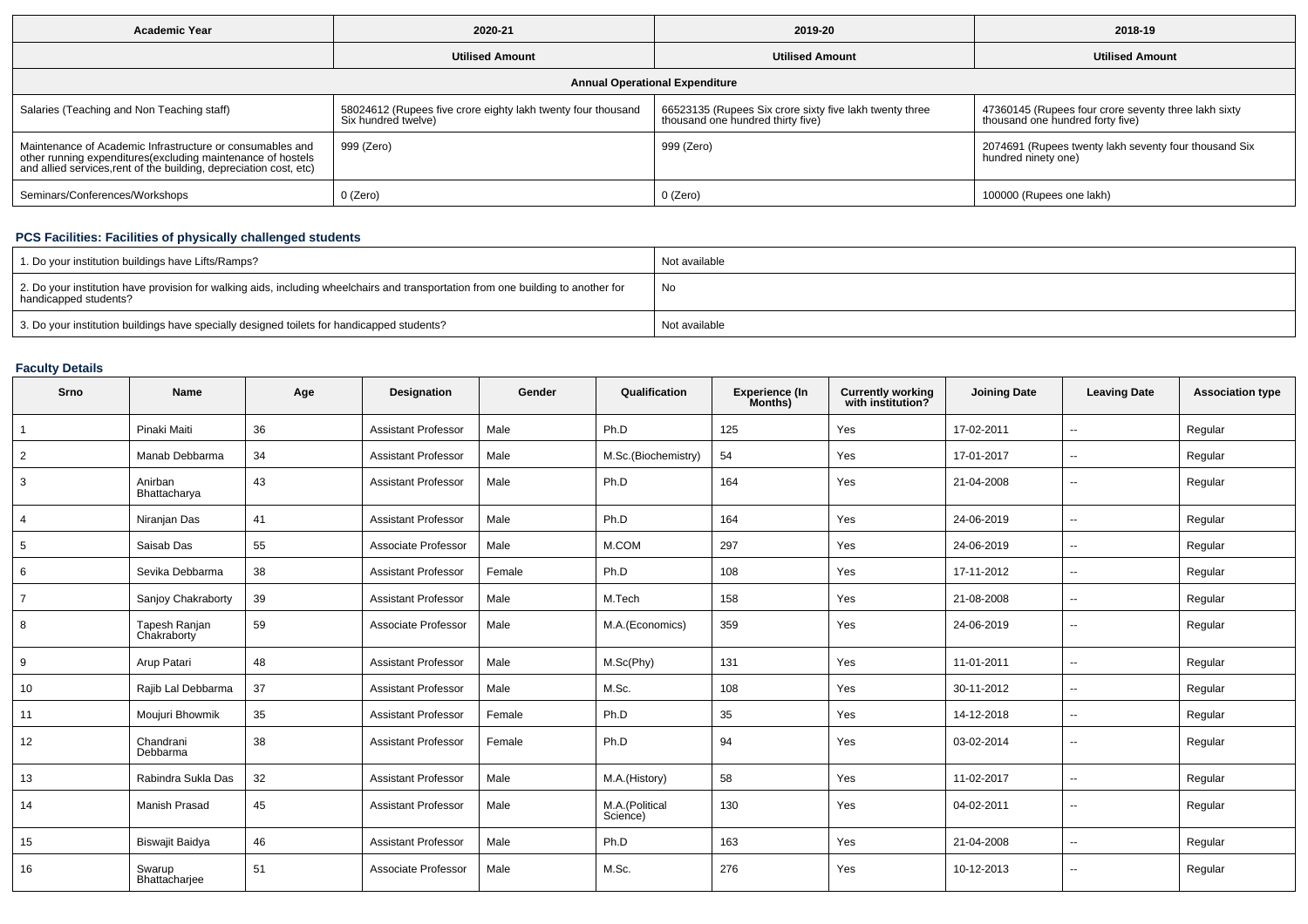| 17 | Prasamita Sarkar                  | 37     | <b>Assistant Professor</b> | Female | Ph.D                       | 127            | Yes | 05-03-2012 | $\overline{\phantom{a}}$ | Regular             |
|----|-----------------------------------|--------|----------------------------|--------|----------------------------|----------------|-----|------------|--------------------------|---------------------|
| 18 | Dalim Das                         | 39     | <b>Assistant Professor</b> | Male   | M.A                        | 88             | Yes | 01-03-2014 | $\sim$                   | Regular             |
| 19 | Vanlalrema Kuki                   | 35     | <b>Assistant Professor</b> | Male   | M.A.(Economics)            | 55             | Yes | 20-02-2019 | $\sim$                   | Regular             |
| 20 | Subra Sarkar                      | 58     | Other                      | Female | M.A                        | 133            | Yes | 01-07-2010 | $\mathbf{u}$             | Regular             |
| 21 | Punasish Datta                    | 57     | Other                      | Male   | M.COM                      | 133            | Yes | 01-07-2010 | $\sim$                   | Regular             |
| 22 | Sibram Debnath                    | 53     | Other                      | Male   | M.COM                      | 133            | Yes | 01-07-2010 | $\overline{\phantom{a}}$ | Regular             |
| 23 | Sribash Mallik                    | 56     | Other                      | Male   | M.COM                      | 133            | Yes | 01-07-2010 | $\overline{\phantom{a}}$ | Regular             |
| 24 | Nandita Sen<br>Choudhury          | 51     | Other                      | Female | M.A.(History)              | 133            | Yes | 01-07-2010 | $\sim$                   | Regular             |
| 25 | Tapan Kumar Roy<br><b>Bhowmik</b> | 56     | Other                      | Male   | M.A.(History)              | 133            | Yes | 01-07-2010 | $\sim$                   | Regular             |
| 26 | <b>Dilip Kumar Biswas</b>         | 57     | Other                      | Male   | M.Sc.                      | 133            | Yes | 01-07-2010 | $\sim$                   | Regular             |
| 27 | Nitai Choudhury                   | 51     | Other                      | Male   | M.A                        | 133            | Yes | 01-07-2010 | $\mathbf{u}$             | Regular             |
| 28 | Dilip Kumar Sen                   | 55     | Other                      | Male   | M.A.(Political<br>Science) | 133            | Yes | 01-07-2010 | $\sim$                   | Regular             |
| 29 | Mausumi Sen                       | 42     | Other                      | Female | M.A                        | 133            | Yes | 01-07-2010 | $\mathbf{u}$             | Regular             |
| 30 | Papri Sen                         | 49     | Other                      | Female | M.A                        | 133            | Yes | 01-07-2010 | $\overline{\phantom{a}}$ | Regular             |
| 31 | Mausumi Majumder                  | 55     | Other                      | Female | M.Sc.                      | 133            | Yes | 01-07-2010 | $\sim$                   | Regular             |
| 32 | Nasir Uddin Bhuiya                | 50     | Other                      | Male   | M.Sc.                      | 133            | Yes | 01-07-2010 | $\overline{\phantom{a}}$ | Regular             |
| 33 | Sribas Dey                        | 52     | Other                      | Male   | M.A.(Economics)            | 133            | Yes | 29-10-2019 | $\sim$                   | Regular             |
| 34 | Rupajit Das                       | 59     | Associate Professor        | Male   | M.Sc.                      | 285            | Yes | 24-06-2019 | $\sim$                   | Regular             |
| 35 | Sutapa Das                        | 56     | Associate Professor        | Female | Ph.D                       | 355            | Yes | 13-06-2019 | $\mathbf{u}$             | Regular             |
| 36 | Dilip Mazumder                    | 49     | Other                      | Male   | M.A                        | 133            | Yes | 01-07-2010 | $\sim$                   | Regular             |
| 37 | Gouri Saha                        | 53     | Other                      | Female | M.A                        | 133            | Yes | 01-07-2010 | $\mathbf{u}$             | Regular             |
| 38 | Santosh Majumder                  | 60     | Other                      | Male   | M.A                        | 133            | Yes | 01-07-2010 | $\overline{\phantom{a}}$ | Regular             |
| 39 | <b>Bimalendu Ghosh</b>            | 58     | Associate Professor        | Male   | Ph.D                       | 392            | Yes | 24-06-2019 | $\sim$                   | Regular             |
| 40 | Mohammad Hussain<br>Khan          | 47     | <b>Assistant Professor</b> | Male   | Ph.D                       | 247            | Yes | 24-06-2019 | $\sim$                   | Regular             |
| 41 | Aditi Karmakar                    | 30     | Other                      | Female | M.Sc.(Physiology)          | 8              | Yes | 01-12-2020 | $\overline{\phantom{a}}$ | Adhoc / Contractual |
| 42 | Anup Nandi                        | 34     | Other                      | Male   | M.A.(Political<br>Science) | 8              | Yes | 30-11-2020 | $\sim$                   | Adhoc / Contractual |
| 43 | Rinki Paul                        | 26     | Other                      | Female | MP.Ed.                     | 8              | Yes | 01-12-2020 | $\sim$                   | Adhoc / Contractual |
| 44 | Rakhi Aktar<br>Majumder           | 28     | Other                      | Female | M.Sc.                      | 23             | Yes | 19-09-2019 | $\sim$                   | Adhoc / Contractual |
| 45 | Akash Paul                        | $30\,$ | Other                      | Male   | LLM                        | $\overline{7}$ | Yes | 13-01-2021 | $\sim$                   | Adhoc / Contractual |
| 46 | Chandana Tripura                  | 26     | Other                      | Female | M.Sc.                      | 8              | Yes | 01-12-2020 | $\mathbf{u}$             | Adhoc / Contractual |
| 47 | Rajesh Debnath                    | 27     | Other                      | Male   | M.Sc.                      | $\overline{7}$ | Yes | 05-01-2021 | $\sim$                   | Adhoc / Contractual |